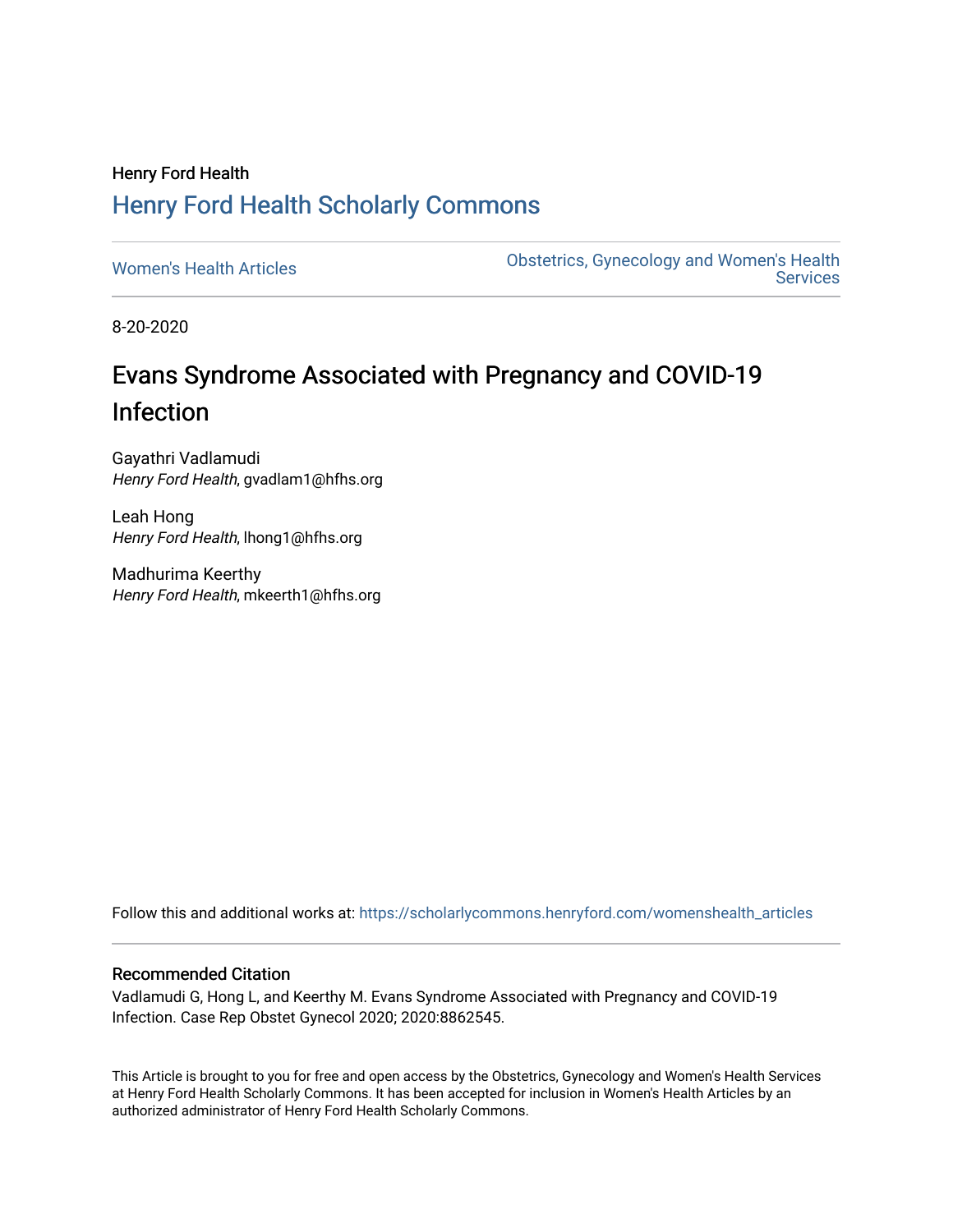

# Case Report Evans Syndrome Associated with Pregnancy and COVID-19 Infection

## Gayathri Vadlamudi **D**[,](https://orcid.org/0000-0002-8387-9457) Leah Hong, and Madhurima Keerthy

Department of Obstetrics and Gynecology, Henry Ford Hospital, Detroit, MI, USA

Correspondence should be addressed to Gayathri Vadlamudi; gvadlam1@hfhs.org

Received 1 June 2020; Revised 27 July 2020; Accepted 5 August 2020; Published 20 August 2020

Academic Editor: Seung-Yup Ku

Copyright © 2020 Gayathri Vadlamudi et al. This is an open access article distributed under the [Creative Commons Attribution](https://creativecommons.org/licenses/by/4.0/) [License,](https://creativecommons.org/licenses/by/4.0/) which permits unrestricted use, distribution, and reproduction in any medium, provided the original work is properly cited.

Background. Evans syndrome (ES) is a chronic autoimmune disease characterized by autoimmune hemolytic anemia along with immune thrombocytopenic purpura. Few case reports of ES in pregnancy have been published, and ES may be difficult to distinguish from other diagnoses more common in pregnancy. Guidelines for treatment of ES are not well-defined. Case. A 23-year-old multigravid woman in active labor was found to have severe anemia and thrombocytopenia. She was diagnosed with ES and started on immunosuppressive treatments for persistent immune thrombocytopenic purpura. In the postpartum period, she was found to have coronavirus (COVID-19) infection and acute pulmonary embolism. Conclusion. Evans syndrome is a challenge to diagnose in pregnancy and poses important considerations for intrapartum and postpartum management.

#### 1. Introduction

Evans syndrome (ES) is a chronic autoimmune disease characterized by autoimmune hemolytic anemia (AIHA) with immune thrombocytopenic purpura (ITP) [\[1](#page-5-0)]. Clinical features include pallor, weakness, fatigue, jaundice, petechiae, ecchymosis, and epistaxis. Diagnosis is made by a positive direct antiglobulin test (DAT) in the setting of hemolytic anemia.

The incidence of ITP alone is 1-5 cases per 10,000 pregnancies [\[2\]](#page-5-0). Although the incidence of ES in pregnancy is not well known, it has been diagnosed in 1.8%-10% of patients with ITP. The majority of patients with ES have onset in childhood, and 60%-70% of patients with ES are women [[1](#page-5-0)].

In pregnant patients with anemia and thrombocytopenia, it is important to differentiate ES from causes that are more common in pregnancy. We present a case report of a patient with ES diagnosed during pregnancy, her clinical course, treatments, and complications during the postpartum period.

#### 2. Case Presentation

A 23-year-old gravida 2, para 1, with no known medical history presented at 38 weeks of gestation with spontaneous rupture of membranes, contractions, and blood-tinged discharge. She reported uncomplicated prenatal care; however, no records could be obtained.

On admission, the patient's vital signs were within normal limits. She was 8 cm dilated on the cervical exam. Due to her desire for pain control, and in anticipation of expeditious delivery in a multiparous patient, anesthesia was consulted for neuraxial analgesia. A review of her obstetric history revealed a prior uncomplicated vaginal delivery at 38 weeks of gestation. Laboratory studies from that admission revealed hemoglobin of 12.5 g/dL and platelet count of 223 K/*μ*L. She had no known history of thrombocytopenia, so an epidural was placed prior to obtaining complete blood count results, which was in accordance with hospital policy.

Laboratory testing (Table [1\)](#page-2-0) resulted afterwards and was notable for hemoglobin of 7.1 g/dL, hematocrit of 22.1%,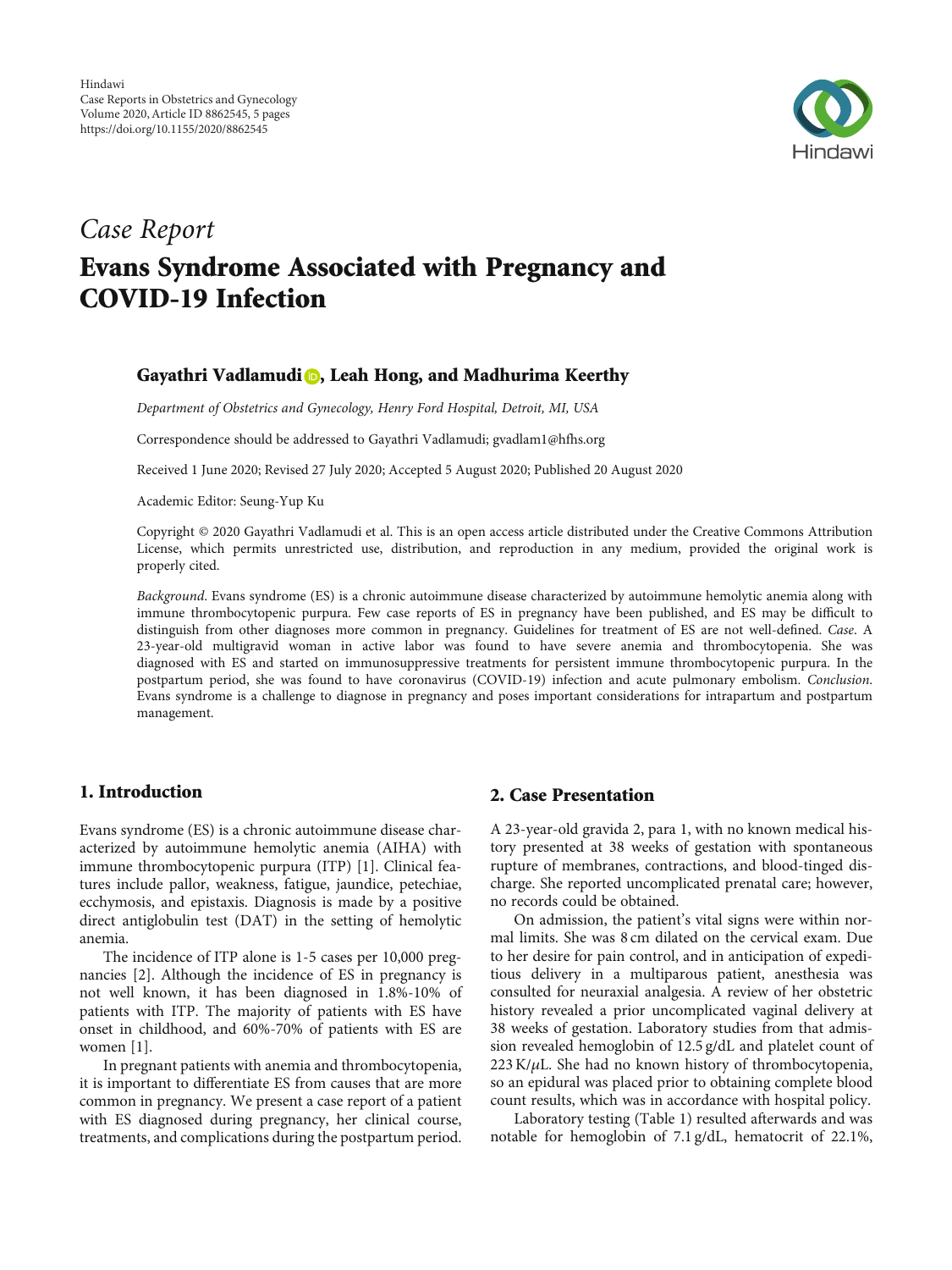TABLE 1: Initial laboratory values.

<span id="page-2-0"></span>

| Laboratory test                           | Value                          |
|-------------------------------------------|--------------------------------|
| Hemoglobin                                | $7.1$ g/dL <sup>*</sup>        |
| Hematocrit                                | 22.1%*                         |
| Mean corpuscular volume                   | $74.7 fL$ *                    |
| Mean corpuscular hemoglobin concentration | 32.3 g/dL                      |
| Red blood cell distribution width         | 18.1%*                         |
| Platelets                                 | $<$ 10 K/ $\mu$ L <sup>*</sup> |
| White blood cell count                    | $9.9$ K/ $\mu$ L               |
| Prothrombin time                          | 12.6 seconds                   |
| Partial thromboplastin time               | 27 seconds                     |
| International normalized ratio            | 0.98                           |
| Fibrinogen                                | $388 \text{ mg/dL}$            |
| Aspartate aminotransferase                | 16 IU/L                        |
| Alanine aminotransferase                  | $7$ IU/L                       |
| Total bilirubin                           | $0.8 \,\mathrm{mg/dL}$         |
| Direct bilirubin                          | $0.1 \text{ mg/dL}$            |
| Alkaline phosphatase                      | 296 IU/L*                      |
| Lactate dehydrogenase                     | 263 IU/L*                      |
| Ferritin                                  | $17$ ng/mL $*$                 |
| D-dimer                                   | $2.63 \mu$ g/mL FEU*           |
| Iron                                      | $45 \mu g/dL^*$                |
| Iron saturation                           | 10%*                           |
| Folate                                    | $12.4$ ng/mL <sup>*</sup>      |
| Vitamin B12                               | $136$ pg/mL <sup>*</sup>       |
| Total iron-binding capacity               | $448 \mu g/dL^*$               |
| Haptoglobin                               | $<$ 30.0 mg/dL $*$             |
| Reticulocyte percent                      | $6.0\%$ <sup>*</sup>           |
| Absolute reticulocyte count               | 149.4 $K/\mu L^*$              |

<sup>∗</sup>Abnormal values.

mean corpuscular volume of 74.7 fL, and platelets of <10 K/*μ*L. Upon further questioning, the patient reported a history of ecchymosis and an episode of epistaxis 2 weeks prior. She reported no history of heavy menstrual bleeding, hemarthrosis, or bleeding gums. On examination, no pallor, ecchymosis, or organomegaly was detected. There was a concern for hemodilution of the blood sample due to the location of the blood draw or laboratory error, so the blood was redrawn.

While awaiting repeat laboratory results, the patient delivered a male neonate by spontaneous vaginal delivery. Neonatal laboratory studies were normal with a hemoglobin of 18.8 g/dL and platelet count of 245 K/*μ*L. Total quantitative blood loss during delivery was 400 mL. Epidural was removed immediately post delivery. Subsequently, repeat laboratory tests confirmed the initial results, with hemoglobin of 5.6 g/dL, hematocrit of 17.7%, and platelets of <10 K/*μ*L. Further laboratory studies (Table 1) showed no marked abnormalities in coagulation profile or hepatic panel results. Iron and B12 deficiencies were noted.

Peripheral blood smear (Figure [1\)](#page-3-0) revealed microcytic anemia with anisocytosis, polychromasia, and thrombocytopenia. Teardrop cells, reticulocytes, and small spherocytes were present. No overt schistocytes or fragmentation of red blood cells was noted. There was no concern for thrombotic thrombocytopenic purpura.

Antibody screen was positive for warm autoantibodies. DAT was positive for anti-immunoglobulin G and anticomplement antibodies. The diagnosis of ES was made based on the positive DAT in the setting of hemolytic anemia.

Hematology was consulted, and transfusion of 2 units of red blood cells and 1 pack of platelets was recommended. The patient also received 1 gram of intravenous iron dextran. She was treated with oral dexamethasone, 40 mg daily for 4 days, with a subsequent rise in platelets to 55 K/*μ*L (Figure [2\)](#page-3-0). She was discharged on postpartum day 4 with a plan for weekly outpatient laboratory studies and oral prednisone (60 mg daily). She was also started on folate (1 mg daily) and B12 (1000 mcg monthly) supplementation.

On postpartum day 9, follow-up laboratory studies revealed a platelet count of <10 K/*μ*L. The patient received a second 4-day course of oral dexamethasone, 40 mg daily, with a good response. Her platelet count rose to 55 K/*μ*L. On postpartum day 18, laboratory results showed the platelet count decreased to 16 K/*μ*L, and she received a third course of dexamethasone, 20 mg daily for 4 days, and intravenous immunoglobulin (IVIG), 1 mg/kg for 2 days. Repeat DAT remained positive for warm autoantibodies. Given the poor response to steroids, rituximab therapy was initiated. On postpartum days 21 and 28, the patient received 2 doses of rituximab (375 mg/m<sup>2</sup> weekly).

On postpartum day 34, the patient presented to the emergency department with chest pain and shortness of breath. The evaluation was notable for elevated D-dimer, and a computed tomography scan was obtained due to suspicion of pulmonary embolism. Imaging revealed ground-glass opacities and an acute pulmonary embolism (Figure [3](#page-4-0)). Notably, lower extremity dopplers during initial admission showed no venous thromboses. The patient was started on anticoagulation with high-intensity heparin infusion. The patient reported that her mother had tested positive for the recently emerged novel coronavirus (COVID-19). Given her symptoms, sick contact status, and imaging findings, the patient was tested for COVID-19. Nasopharyngeal specimen testing for detection of the 2019 novel coronavirus ribonucleic acid by real-time polymerase chain reaction was positive. The platelet count on readmission was 131 K/*μ*L and remained stable over 200 K/*μ*L. Rituximab infusion was held for several weeks due to active COVID-19 infection and stable platelet count.

#### 3. Discussion

ES is an autoimmune disorder with autoantibodies against red blood cells and platelets leading to the development of AIHA and ITP. Diagnosis of ES in pregnancy must be differentiated from other conditions more commonly associated with pregnancy. This patient's clinical presentation and laboratory studies were not suggestive of preeclampsia,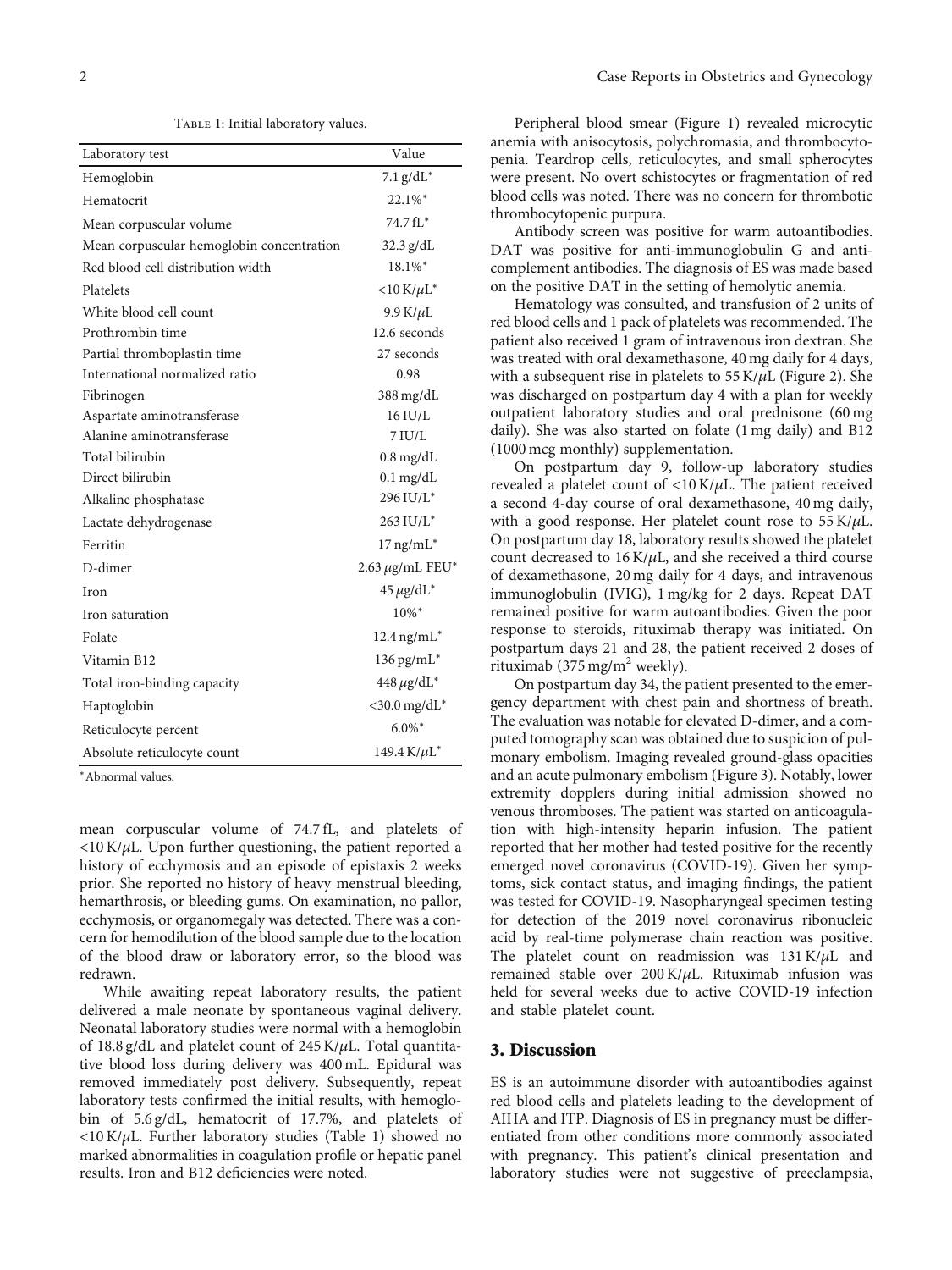<span id="page-3-0"></span>

FIGURE 1: Peripheral blood smear showing microcytic, slightly hypochromic anemia with anisocytosis and polychromasia, thrombocytopenia, and slight leukocytosis. Teardrop cells, reticulocytes, and small spherocytes are present. No overt schistocytes, fragmentation of red blood cells, overt dysplasia, or presence of blasts noted.



FIGURE 2: Platelet and hemoglobin values over time. Times of therapy noted by colored arrows. Initial course of steroids with good response, however subsequent decline in platelet count, requiring further treatment with additional steroids, IVIG, and rituximab. Abbreviations: IVIG: intravenous immunoglobulin.

disseminated intravascular coagulation, or hemolysis, elevated liver enzymes, or low platelet count (HELLP) syndrome. Blood pressure, liver function tests, and coagulation profile on admission were normal. Gestational thrombocytopenia was thought to be unlikely due to the extremely low platelet count.

In a literature search of cases of ES in pregnancy, a 2010 review article identified a total of 14 pregnancies, with data available for 9 cases [[2\]](#page-5-0). Case reports of an additional 5 cases have since been published [\[2](#page-5-0)–[5\]](#page-5-0). Of these 14 pregnancies for which data is available, 5 were complicated by preeclampsia, 3 by postpartum hemorrhage, and 1 with placental abruption. Two pregnancies were associated with stillbirth, one of these with a fetal intracranial subdural hematoma and the other with an erythroblastic fetus. One neonate showed evidence of hemolysis 2 months postpartum that spontaneously improved.

Guidelines for the treatment of ES are not well-defined. Steroids are often considered first-line therapy, with the use of IVIG in severe cases. Second-line therapies include immunosuppressive agents such as rituximab, mofetil mycophenolate, and cyclosporine. In the series of cases described above, 5 of 14 patients improved with steroid treatment exclusively and 5 received IVIG. One patient underwent plasma exchange in addition to immunosuppressive therapies and 5 ultimately underwent splenectomy. As with the patient described in this case report, many of these cases demonstrated persistent relapsing ITP, while hemoglobin stabilized early in presentation.

During intrapartum management of a patient with ES, regional anesthesia must be managed carefully. According to the "Practice Guidelines for Obstetric Anesthesia" published by the American Society of Anesthesiologists [[6\]](#page-5-0), routine evaluation of platelet count prior to epidural placement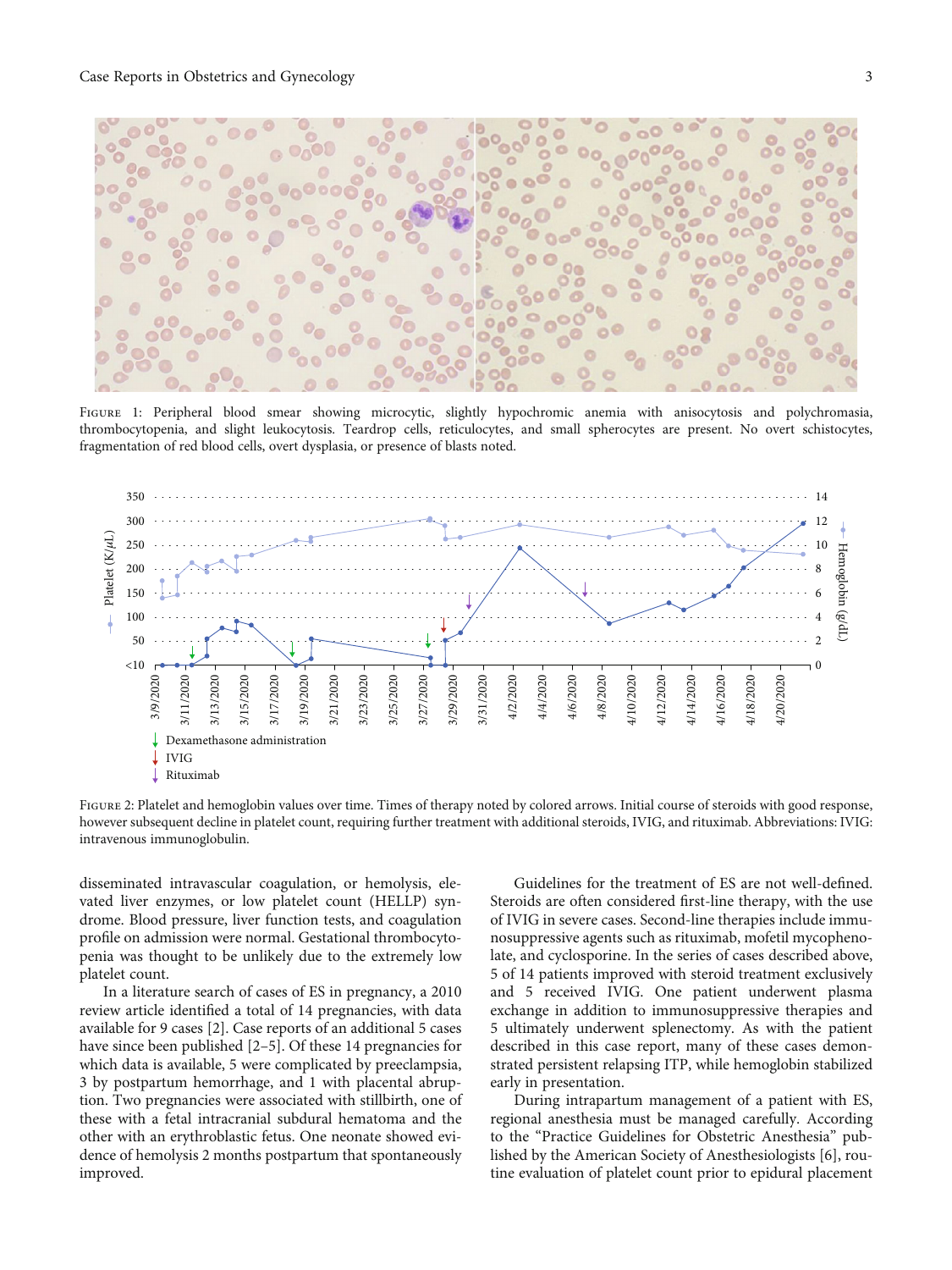<span id="page-4-0"></span>

FIGURE 3: Computed tomography of the chest demonstrating diffuse ground-glass opacities (a) throughout both lungs, which can be seen with COVID-19 pneumonia. Acute pulmonary emboli (b) identified in segmental branches of lingula and left inferior lobar pulmonary artery extending into segmental branches of left lower lobe, with filling defect noted by red arrow.

is not necessary in healthy patients. This case reinforces the need in urgent situations to balance the patient's desires for pain control with safety concerns. A targeted history to evaluate for thrombocytopenia, including explicit questions about the history of easy bruising, may have prompted earlier detection of thrombocytopenia prior to epidural placement in this case. Alternatively, requiring at least one platelet count level to have been recorded during the current pregnancy may reduce the risk of undetected thrombocytopenia and adverse events with epidural placement. A collaborative multidisciplinary approach including consultation with anesthesiology is needed to develop a hospital-wide protocol for the preanesthesia evaluation.

The trigger for the onset of ES in this patient was unclear. Cytokine activity in pregnancy may lead to increased autoimmunization against red blood cells [[4\]](#page-5-0), leading to higher rates of AIHA in pregnancy. About half of patients with ES have other immune disorders such as systemic lupus erythematosus, immunodeficiencies, or autoimmune lymphoproliferative disorders. These cases, referred to as secondary ES, may be more responsive to treatment [\[7](#page-5-0)] than primary ES, which is not associated with an underlying condition. At least one case report of a patient with SARS-CoV-2 infection and underlying immune dysregulation subsequently found to have ES has been described [[8\]](#page-5-0). The onset of this patient's COVID-19 infection was unknown; however, preexisting COVID-19 infection leading to widespread immune activation prior to her initial admission may have served as a trigger for the new onset of ES. Her clinical course and robust treatment response are also concordant with secondary ES.

Alternatively, the use of immunosuppressive therapies including steroids and rituximab may have contributed to her development of COVID-19 pneumonia. Further studies are warranted to delineate the association of immunosuppressive agents used for ES with respiratory infections or whether infection serves as a potential trigger for ES in pregnancy.

Many autoimmune diseases, including warm AIHA, are associated with an increased risk of venous thromboembolic events. This risk is cited as 15%-33% [[9\]](#page-5-0) in warm AIHA. Additionally, thromboembolic events may be associated with IVIG, with added risk during pregnancy and the postpartum period. The use of prophylactic anticoagulation after delivery and systematic screening for venous thromboembolism in patients with ES is an area that may benefit from further studies.

Lessons to be incorporated from this case include the need to identify rare causes of anemia and thrombocytopenia in pregnancy such as ES and differentiate these from other causes more common in pregnancy. Intrapartum management of patients with ES highlights the need for the development of an institutional protocol for preanesthesia evaluation in the obstetric setting, perhaps with targeted history taking for signs of thrombocytopenia. In the postpartum period, systematic VTE screening and prophylaxis protocols for diseases associated with increased thrombotic risk may be beneficial.

#### Data Availability

The data presented in this study pertained to only one patient, and relevant deidentified data is presented in the table included in the manuscript.

#### Consent

Information and data were obtained with the patient's consent.

#### Conflicts of Interest

The authors do not report any potential conflicts of interest.

#### Acknowledgments

Karla Passalacqua, Ph.D., and Stephanie Stebens, MLIS, AHIP, are acknowledged.